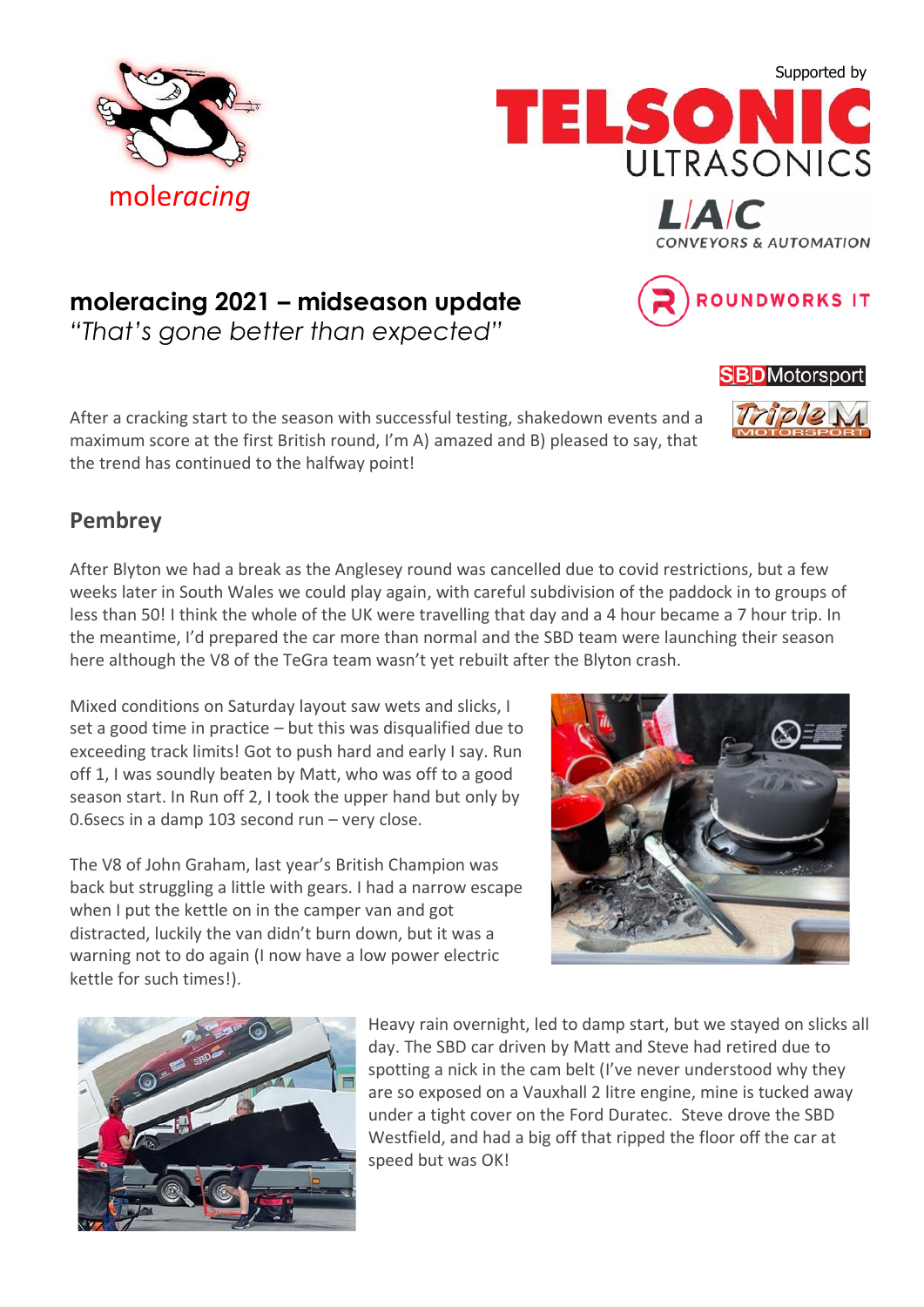So, with the main opposition retired, and John still off the pace even though the gears were fixed, I managed a pair of run off wins, and set a new 2 litre racing car national record in the process for a bonus point. This may prove very useful later in the season.

Great help all weekend from Martin, who hasn't got his race car back together yet due to a few issues.



#### **Snetterton**

A few weeks later, more preparation and coaching later, we all arrived at Snetterton. TeGra were back and all the other competition as well. Game on!

The first run off of the day was very close, but in a 78 second run and a PB, I was pushed into second place by Matt by just 0.13 seconds, then in the final run off I tried something different 9 got to 'dare to fail' and it didn't pay off so came third, with the Ecoboost of Pete Goulding slipping between us.

The TeGra V8 with its 500bhp was struggling to get under the noise limits, Terry and Graham are always helping everyone else repair things, so I was pleased to have some exhaust tape that helped them run and Terry took 5<sup>th</sup> place.

All in all a good weekend, nothing damaged, burnt and everyone enjoyed themselves! Still leading the British as we headed to Lydden Hill.

#### **Llandow**

But first, partly to keep my 'eye in' and also as the last time I drove there I had a big crash, I wanted to do Llandow in south Wales again.

Coaching advice from Triple M Motorsport always advocates spending a good percentage of the available budget on testing, so I went early and enjoyed 3 hours or track on the Friday afternoon with Mike and Gary who have a lesser powered 2 litre car and always have my old tyres. However, when testing I can only do 2 laps and then a 30 minute break as I get so car sick!

The day started well as I was assisted by a friend who was an old customer from the Valleys from Tenneco so nice to catch up again. We put wets on, then took them off for a damp practice on slicks. 5

secs ahead of everyone, but my main rival Dave Sims, hadn't driven for 18 months, so was rusty.

New gearbox software upgrades had come in overnight from SBD and were installed. Even during the day SBD dialled into the car ECU and detected some issues and rectified. Great service thanks SBD.

Timed one run however I gave it some and with yesterdays practice set a new PB and Fastest Time of Day. However, Mike spotted that two of my rear hub bolts had snapped and were loose. So we retired the car while the rest of the field had 2 more runs. The time stood as FTD at the end of the day and I had a discovered a problem that would have been much more of an issues had it occurred at Lydden, a BSC round next weekend. PS 12 x 5/16<sup>th</sup> x 2" long NAS bolts - £93!! Hope they don't break!

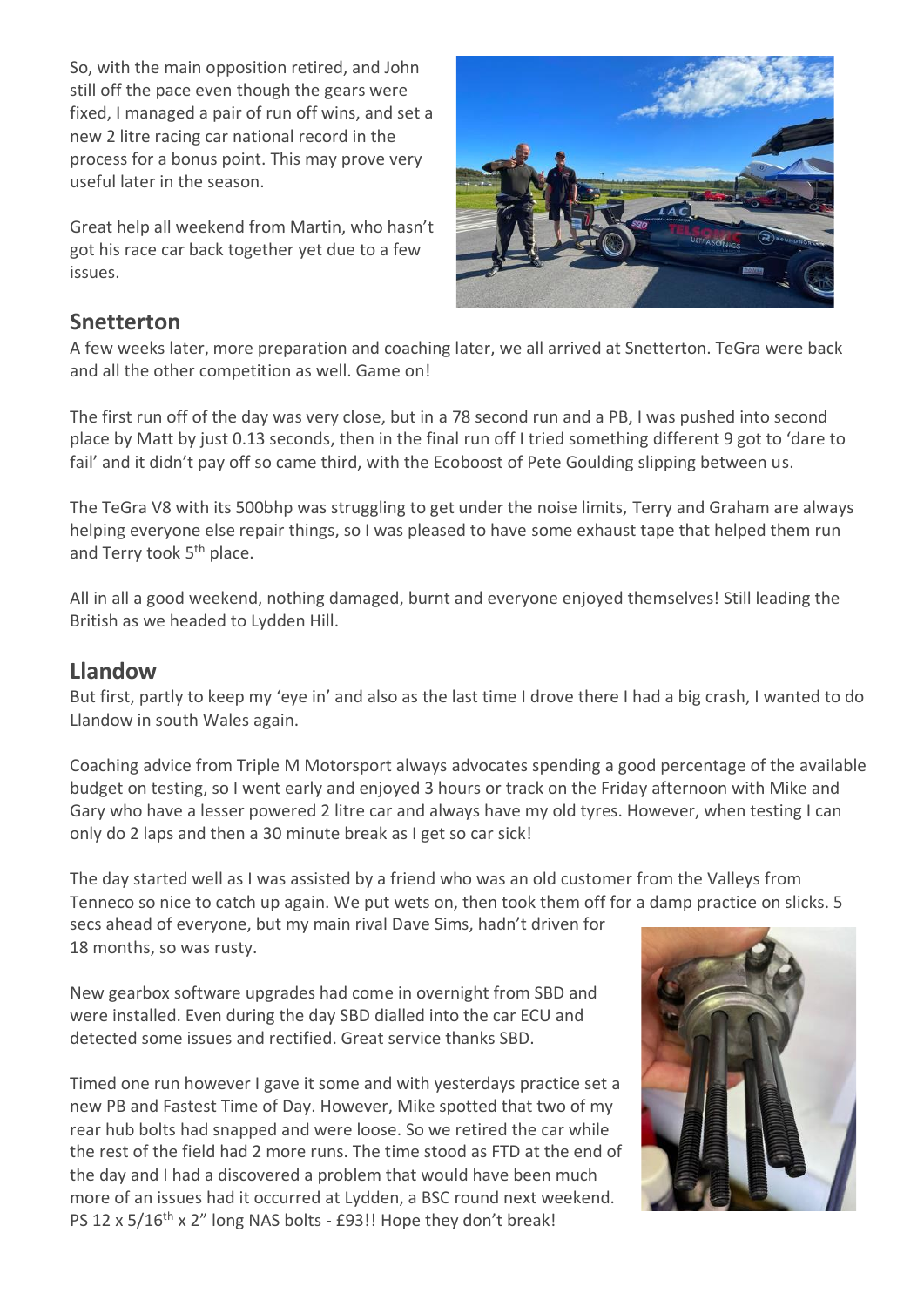## **Lydden Hill**

5 hours drive to Lydden and I bagged the last full length paddock slot. Sensible night, eg just 2 beers and we were all psyched up for a good battle. The weather was blisteringly hot, so only putting the best on for the run off and the rest of the runs on the older tyres, as with 18 BSC runners in the field of around 100 cars, I should be able to qualify OK on them.

T1 (qualifying for run off 1) went very well to the extent that I set a new PB and also FTD so far. However, my good run of form came to an end for run off 1, as I caught a car up that had problems and so I got a rerun.



This however turned out to be no use as the tyres were so hot, they were like jelly, then the engine was too hot, and despite Steve helping me cool to 80 degs, it didn't take long on the second lap for temps to get over 100 and warnings were going off on the dash and in my ear. With no real grip I came in  $7<sup>th</sup>$  place and 5 secs off of Matts winning time. A new potential threat started emerging with Graham Blackwell – Ecoboost was in second place! Poor John Graham retired and set off early to Cumbria with electrical issues.

With tyres cooked, 3<sup>rd</sup> was all I could manage with Matt taking a win again. At least my T1 time was not bettered and I took the FTD trophy.

In fact at the halfway point of the season, this is the 2021 award shelf!





*Its not all glamour and living the high life, cleaning a set of 8 tyres takes about 6 hours of laborious use of a surform and water!*